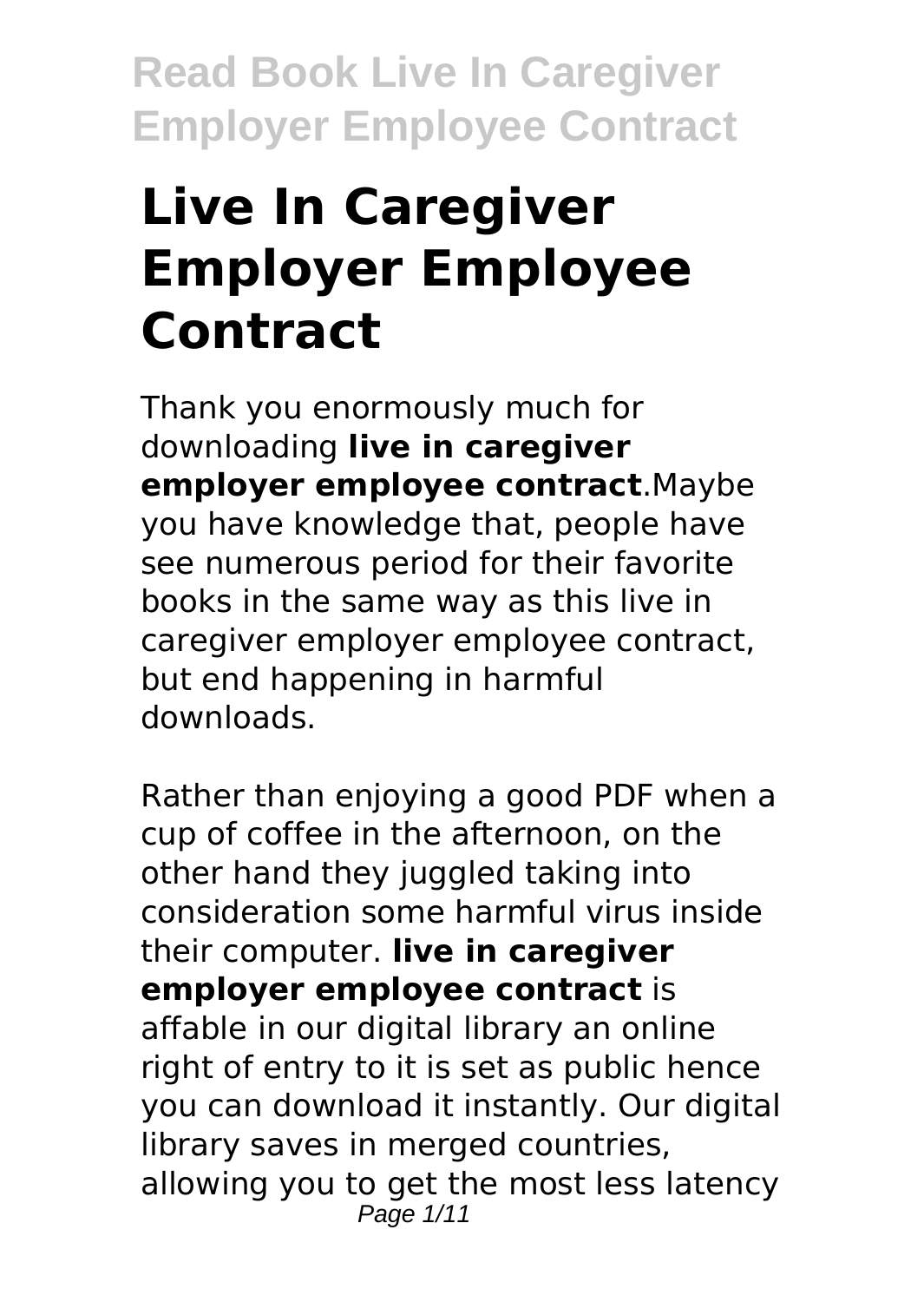times to download any of our books similar to this one. Merely said, the live in caregiver employer employee contract is universally compatible gone any devices to read.

In the free section of the Google eBookstore, you'll find a ton of free books from a variety of genres. Look here for bestsellers, favorite classics, and more. Books are available in several formats, and you can also check out ratings and reviews from other users.

# **Live In Caregiver Employer Employee**

As an employer, you have responsibilities in the employment relationship between you and the person. To find out what your responsibilities are as an employer, see Employer responsibilities – The payroll steps. If you are hiring a live-in caregiver or domestic worker, you may be providing a taxable benefit such as board and lodging.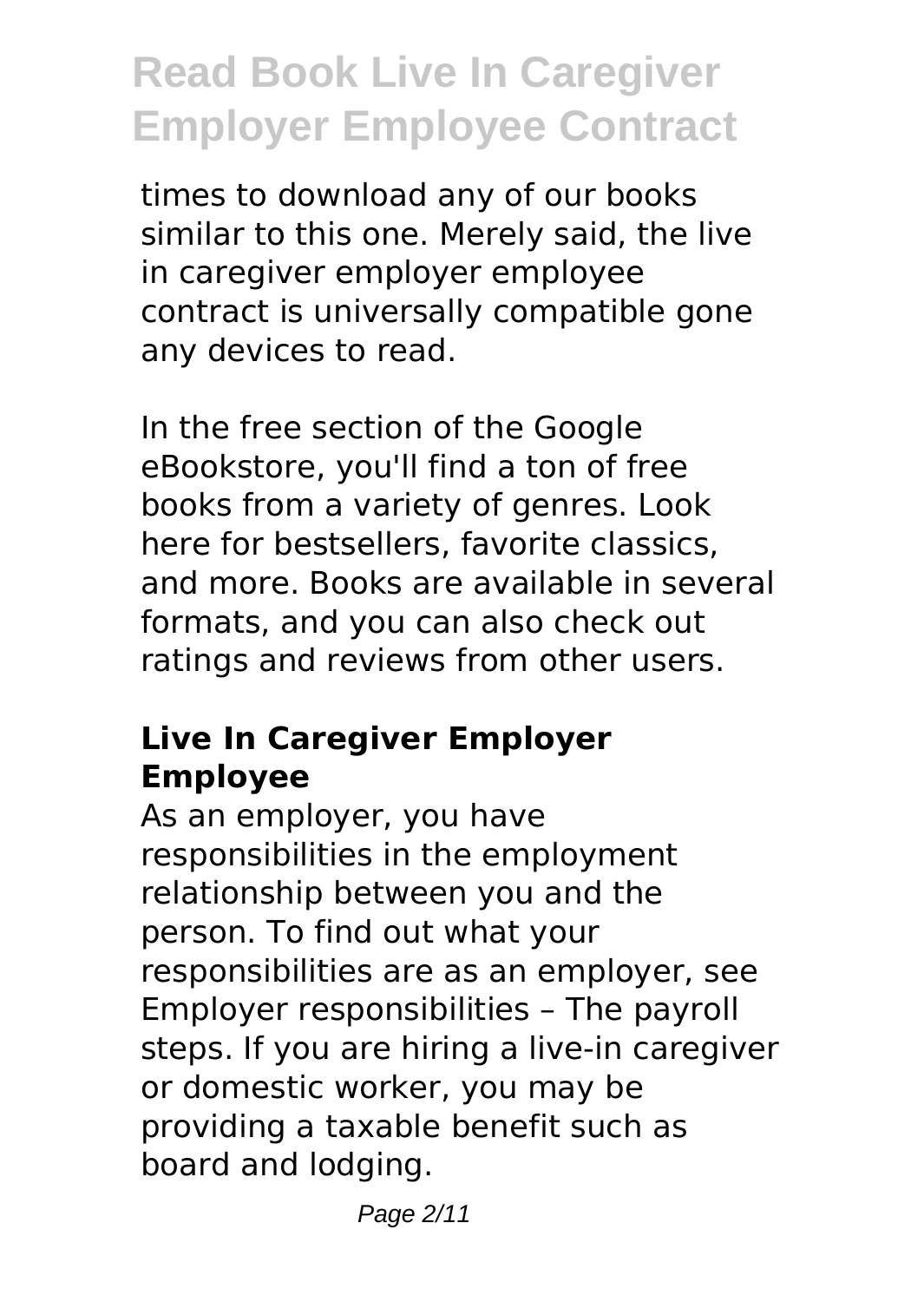### **Employing a caregiver, baby-sitter, or domestic worker ...**

If you hire a live-in caregiver, you are required by federal law to register as an employer with the Canada Revenue Agency (CRA). When you register, the CRA will give you an information guide with the necessary forms and instructions. You must give your employee a record of employment (ROE) when the

#### **Important Live In Caregiver Employer Responsibilities ...**

LIVE-IN CAREGIVER EMPLOYER/EMPLOYEE CONTRACT 6 current residence to the location of work in Canada. If the live-in caregiver is already in Canada, transportation costs include the worker's travel to the new location of work. The mode of transportation must have the least negative impact on the live-in

# **Live-in Caregiver**

Page 3/11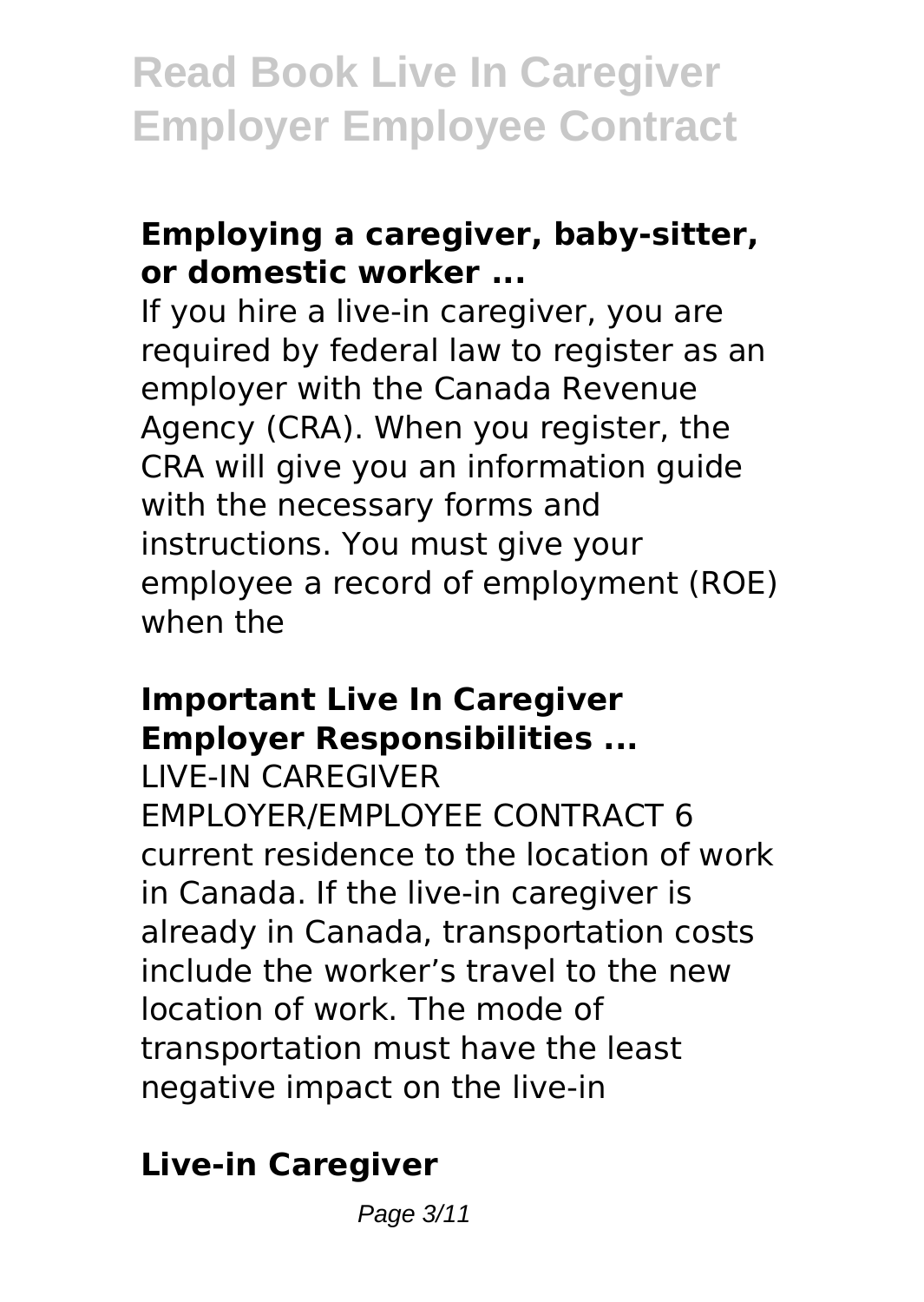## **Employer/Employee Contract**

Fillable Printable Live-in Caregiver Employer/Employee Contract - Canada. Edit & Download Download . Edit & Download Download . Live-in Caregiver Employer/Employee Contract - Canada. Live-in Caregiver Employer/Employee contract . All info rmat ion and clauses set out in this emp loy ment con tract templ ate mu st be .

### **Live-in Caregiver Employer/Employee Contract - Canada ...**

Employment contracts and benefits. What is an employment contract for a live-in caregiver? What rights do I have as a live-in caregiver under labour or employment laws? I am a live-in caregiver. What happens if I lose my job? Job changes and your work permit. My employer is moving to another province or territory.

### **Caregiver Program**

Medicare Tax - This is both an employer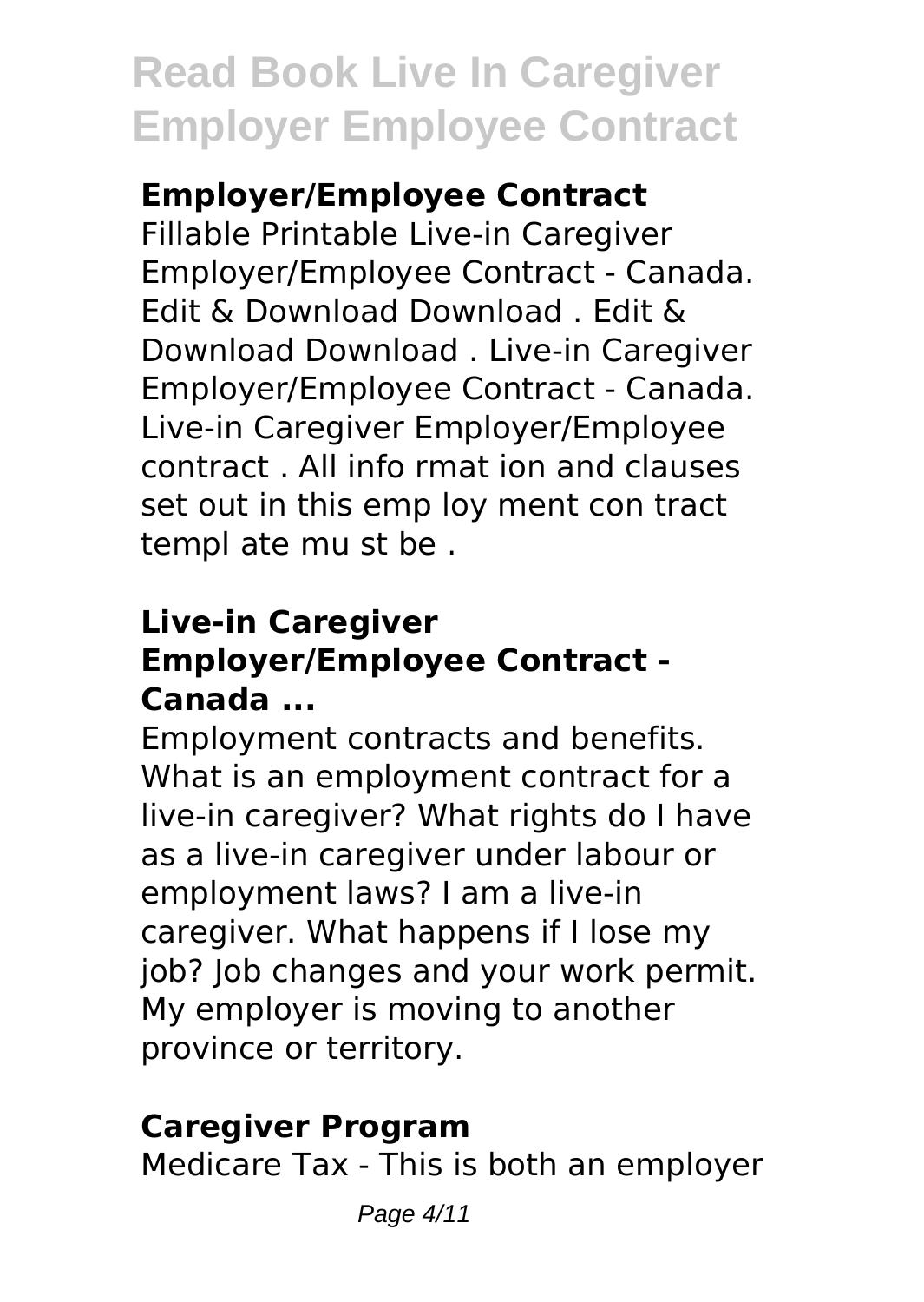and employee / caregiver tax. As of 2019, an employer pays 1.45% and an employee pays 1.45%. (2.9% total) on all employee earnings. If an employee earns more than \$200,000 / year, the employee must pay an additional 0.9% for earnings over this amount. The employer is not required to match this higher tax. Again, if the independent caregiver does not make \$2,100 / year, neither the employer nor the employee are required to pay Medicare tax.

#### **Hiring an Independent Caregiver: Everything You Need to Know**

Senior Caregiver Hiring: Employee or Independent Contractor The IRS is increasing its focus on improperly classified domestic workers, including those hired as senior home care professionals. An adult over 18 years of age who works in your private home and to whom you pay more than \$2200 (2020) in cash wages per year creates payroll tax obligations for the hiring family.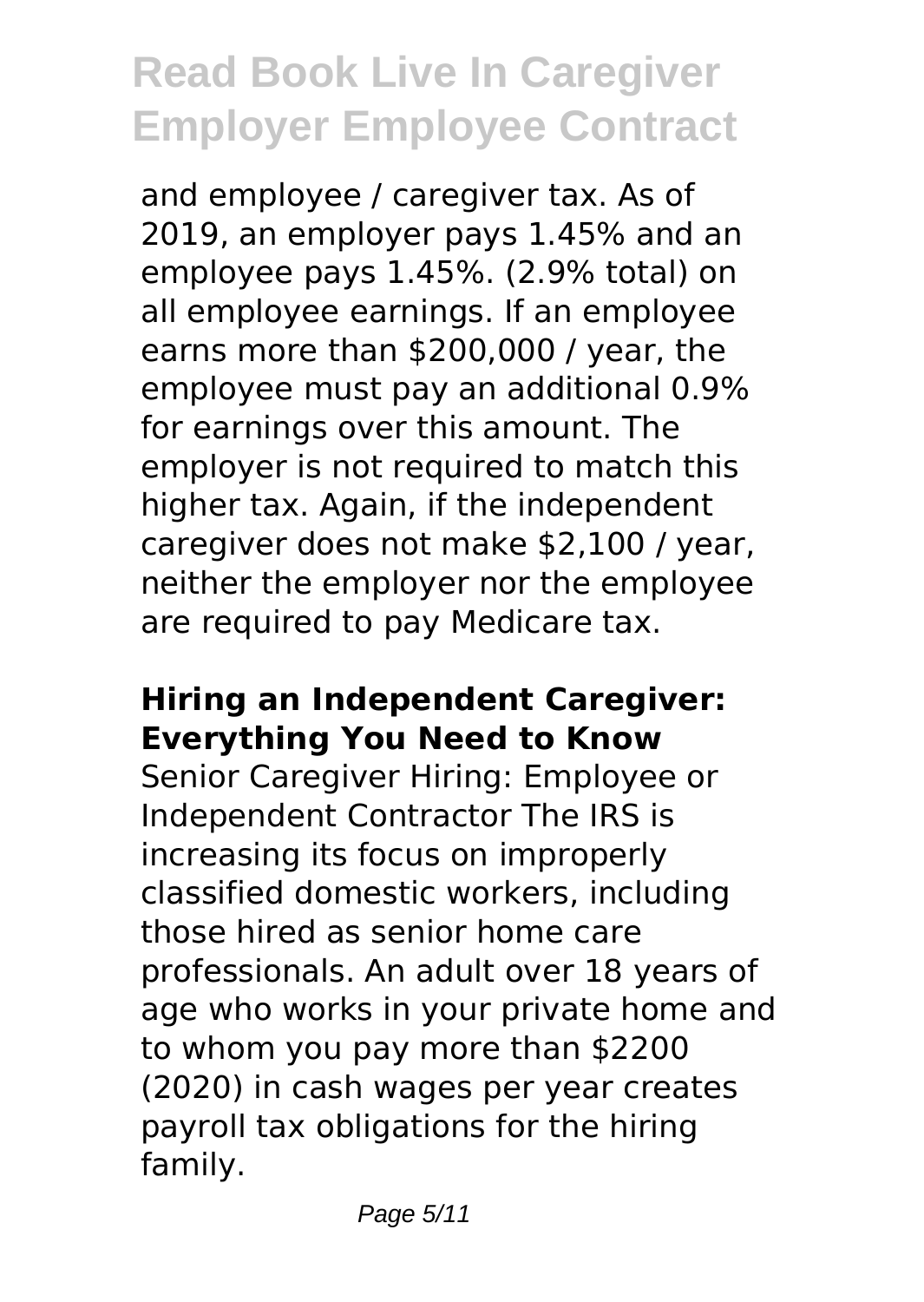#### **Senior Caregiver: Employee or Independent Contractor | HWS**

However, in some cases the caregivers are not employees. In such cases, the caregiver must still report the compensation as income of his or her Form 1040 or 1040-SR, and may be required to pay self-employment tax depending on the facts and circumstances. The following FAQs illustrate some fact patterns involving family member caregivers who are not employees.

# **Family Caregivers and Self-Employment Tax | Internal ...**

You have an employer-employee relationship with your senior caregiver, meaning that you are in control of how they spend the day with your parent or elderly relative. They take your loved one to run errands, help them get ready for the day, administer their medication and handle any issues that come up - all based on your strategies or the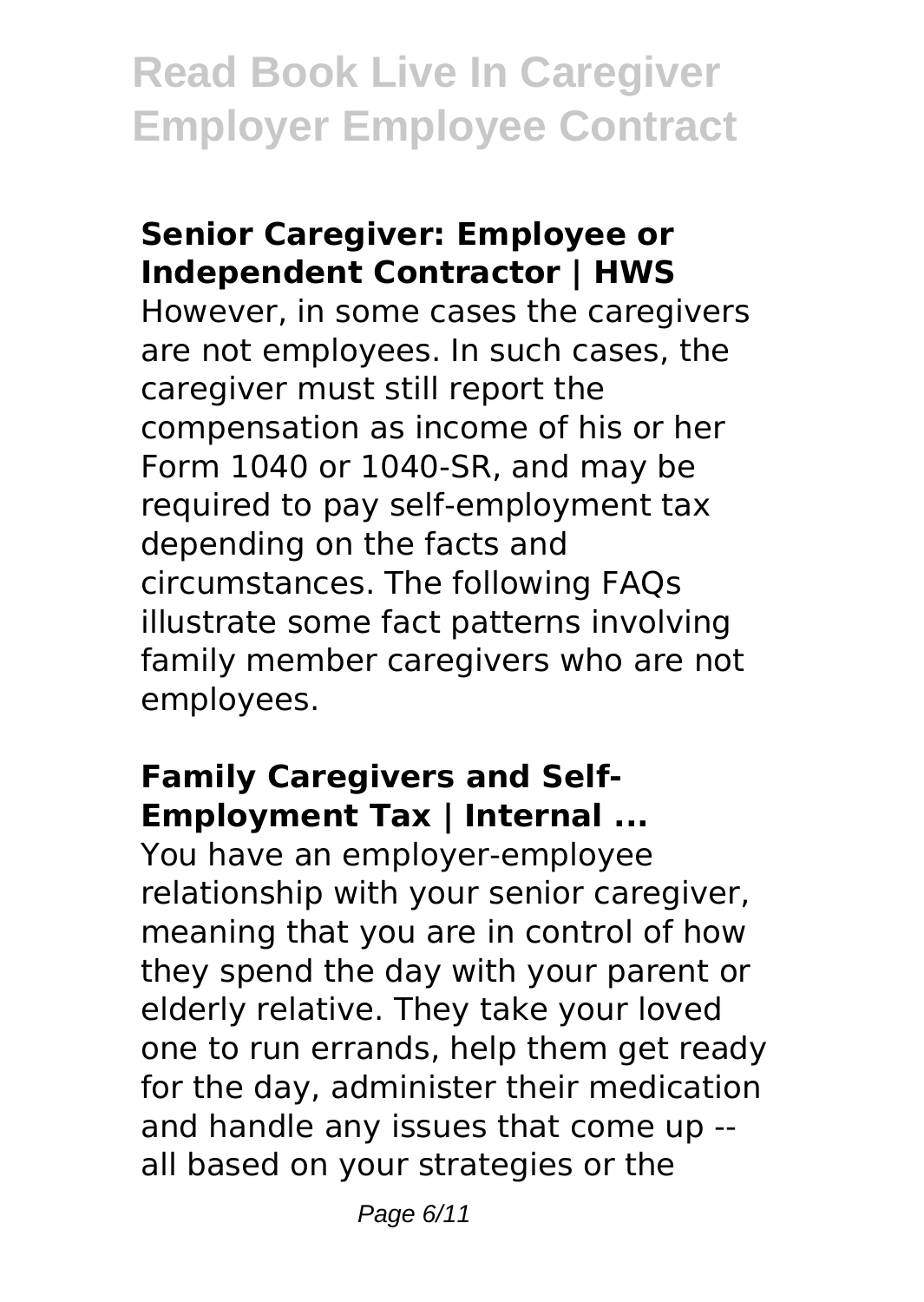advice of a physician.

# **Why Most Senior Caregivers Are Household Employees Not ...**

As at August 2019, three caregiver community outreach teams have been set-up. - These teams will support caregivers in self-care through health and wellness activities, stress management and future planning as well as linking them up with support groups and counselling services where needed. (New) Building caregiver support networks in the ...

# **MOH | Caregiver Support**

Employers of low-wage in-home caregivers, who are not providing live-in accommodations, must ensure that suitable and affordable accommodation is available to the TFW. In addition, these employers should be prepared to provide proof (for example, newspaper ads) that affordable housing is available in the community where the TFW will be employed.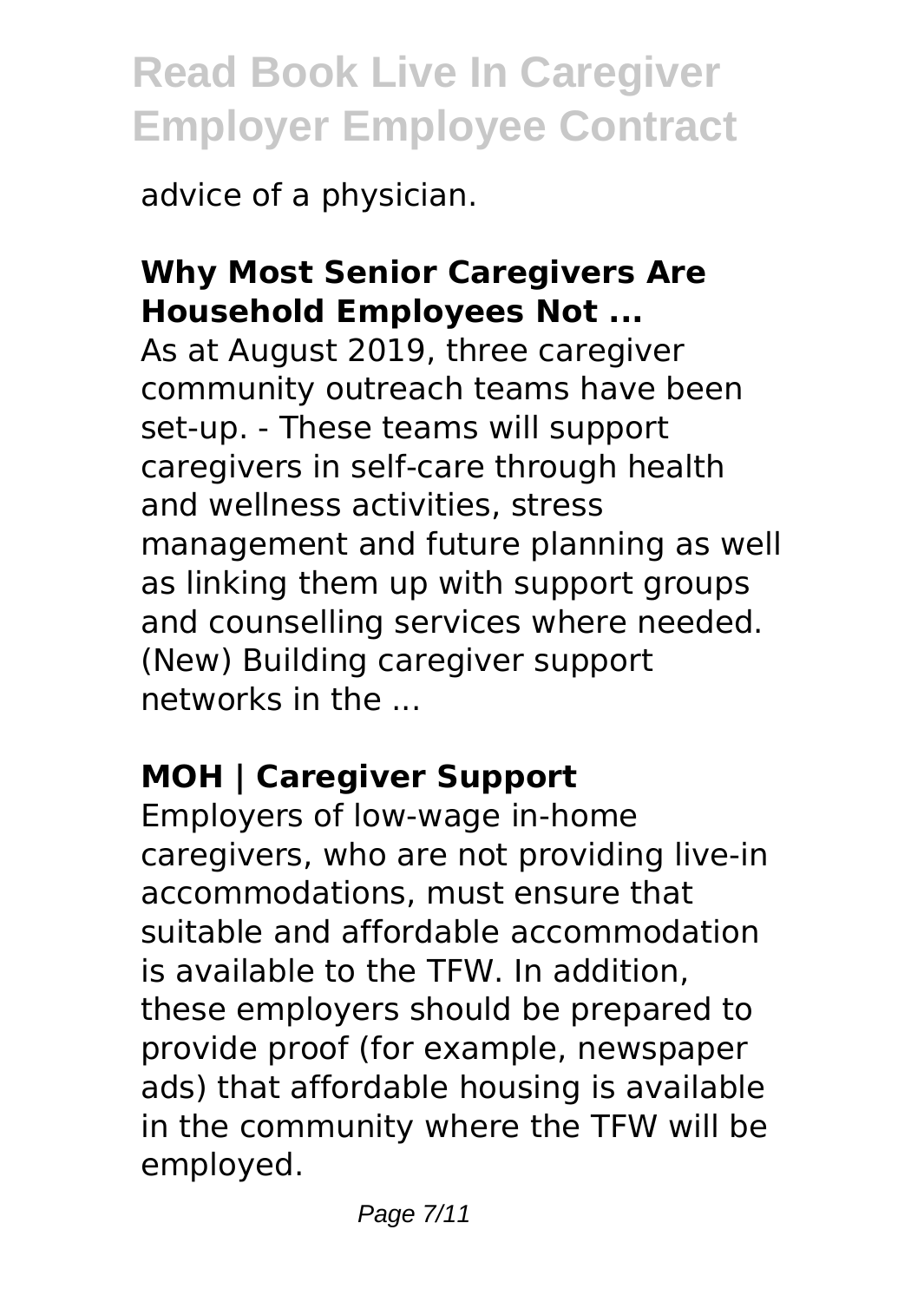#### **Hire a temporary worker as a live-in caregiver - Program ...**

Requirement by the Employer. Is able to meet the LICO requirement. Is capable of paying salary to the employee. If Nanny/ Caregiver is living in the house, the employer should have an independent lockable room for the nanny/caregiver and shouldn't be charging the rent.

#### **live-incaregiver.com - Canadian Academy of Nanny & caregiver**

Caregiver Average Pay. Salary: \$24,060/yr (source: BLS) Hourly Rate: \$11.57/hr (source: BLS) Live-in (in the home) Caregiver. If the caregiver that is being hired is a family member or a friend that will be living in the same home, there may be tax advantages to the employer.

### **Free Caregiver Contract Agreement Template - PDF | Word ...**

In addition, the law provides that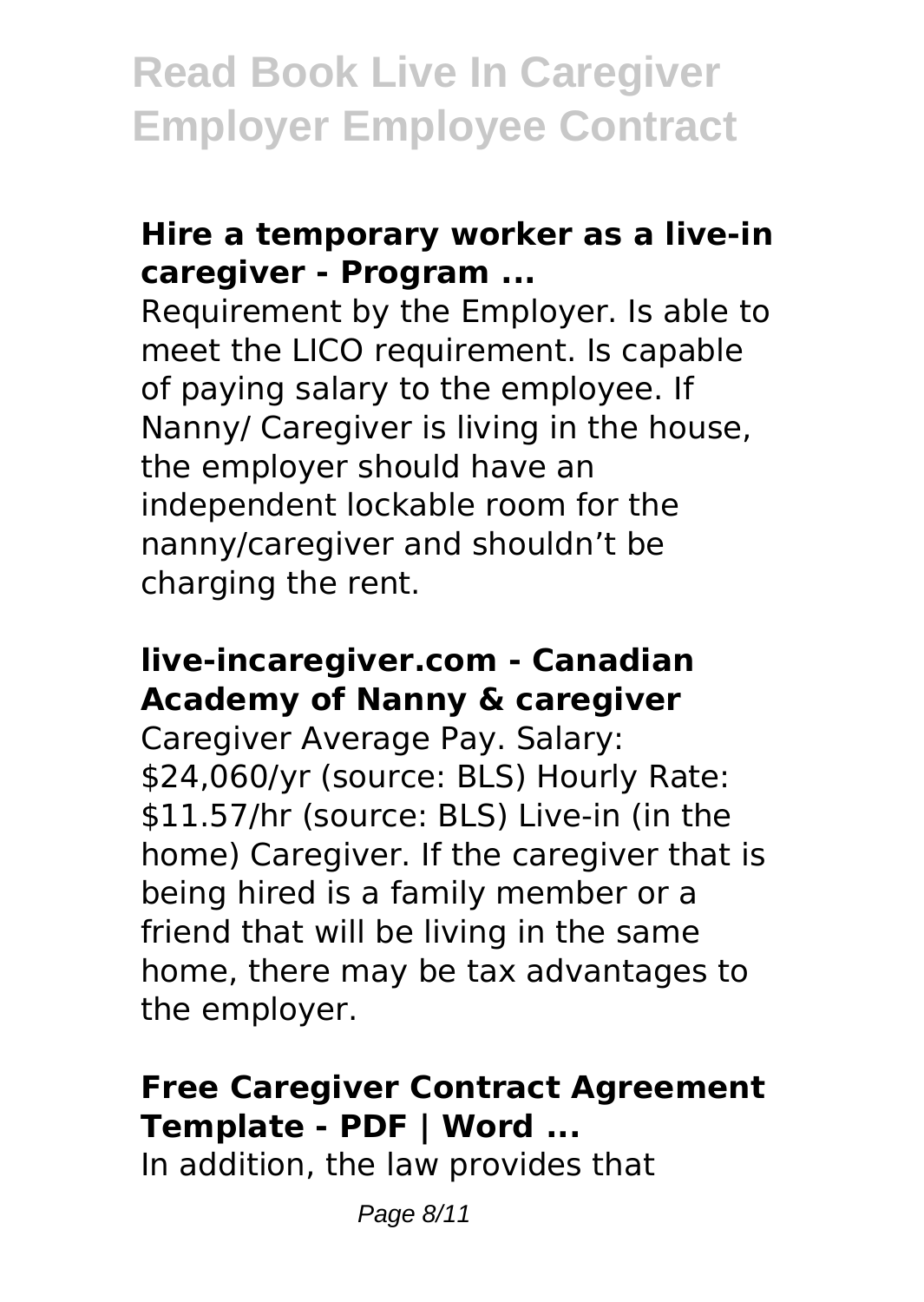caregivers are not required to be compensated for times where they reside in the home but are not working, such as times for meals, sleep, or other free time, if an agreement about that time is reached between the employer and the caregiver and if the times involved are sufficient to allow the caregiver a reasonable amount of uninterrupted personal time (29 C ...

### **In-home caregivers: Answers to tax and nontax questions ...**

Domestic service workers who reside in the employer's home (and thus are "livein" domestic service workers) may be exempt from the FLSA's overtime pay requirement. In order to be a live-in domestic service worker, a worker must reside on the employer's premises either "permanently" or for "extended periods of time."

### **Fact Sheet #79B: Live-in Domestic Service Workers Under ...**

A t some point, almost every home care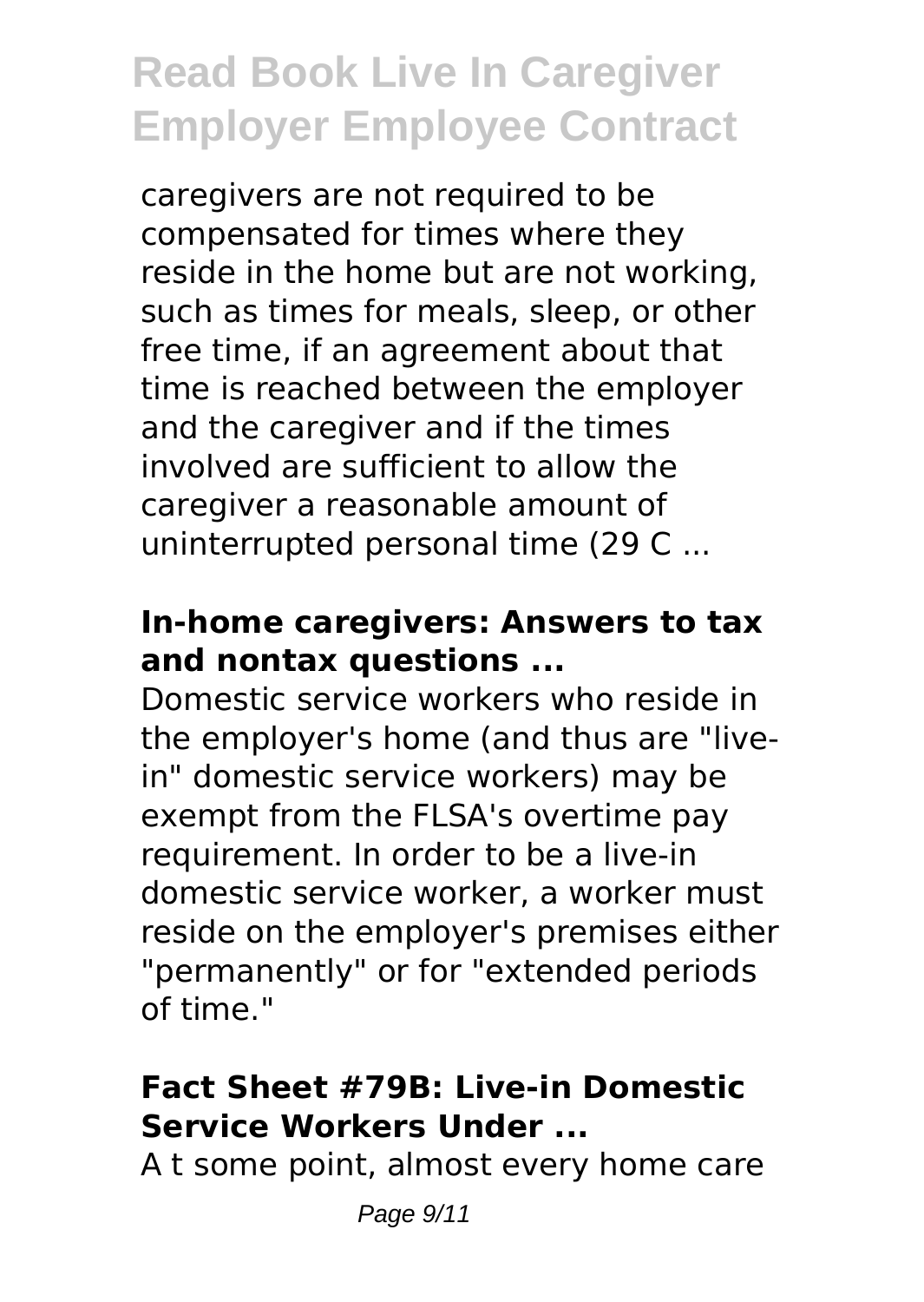agency owner will have the frustrating experience of hiring a candidate who seems great in the interview but performs poorly on the job.. Many times, this can be prevented by asking more thorough questions in the interview. Asking the right questions in a caregiver job interview is one of the most critical steps in your recruitment process.

### **65 Caregiver Interview Questions to Help You Hire the ...**

You can either hire the caregiver directly as an employee, or use an agency. There are advantages and disadvantages to hiring a freelance caregiver. Families often cite lower cost as the major benefit. However, when hiring a freelance caregiver, bear in mind costs related to being an employer.

#### **Hiring an In-Home Caregiver: What You Don't Know Could ...**

Live-in Caregiver Employer/Employee Contract - Canada free download and preview, download free printable